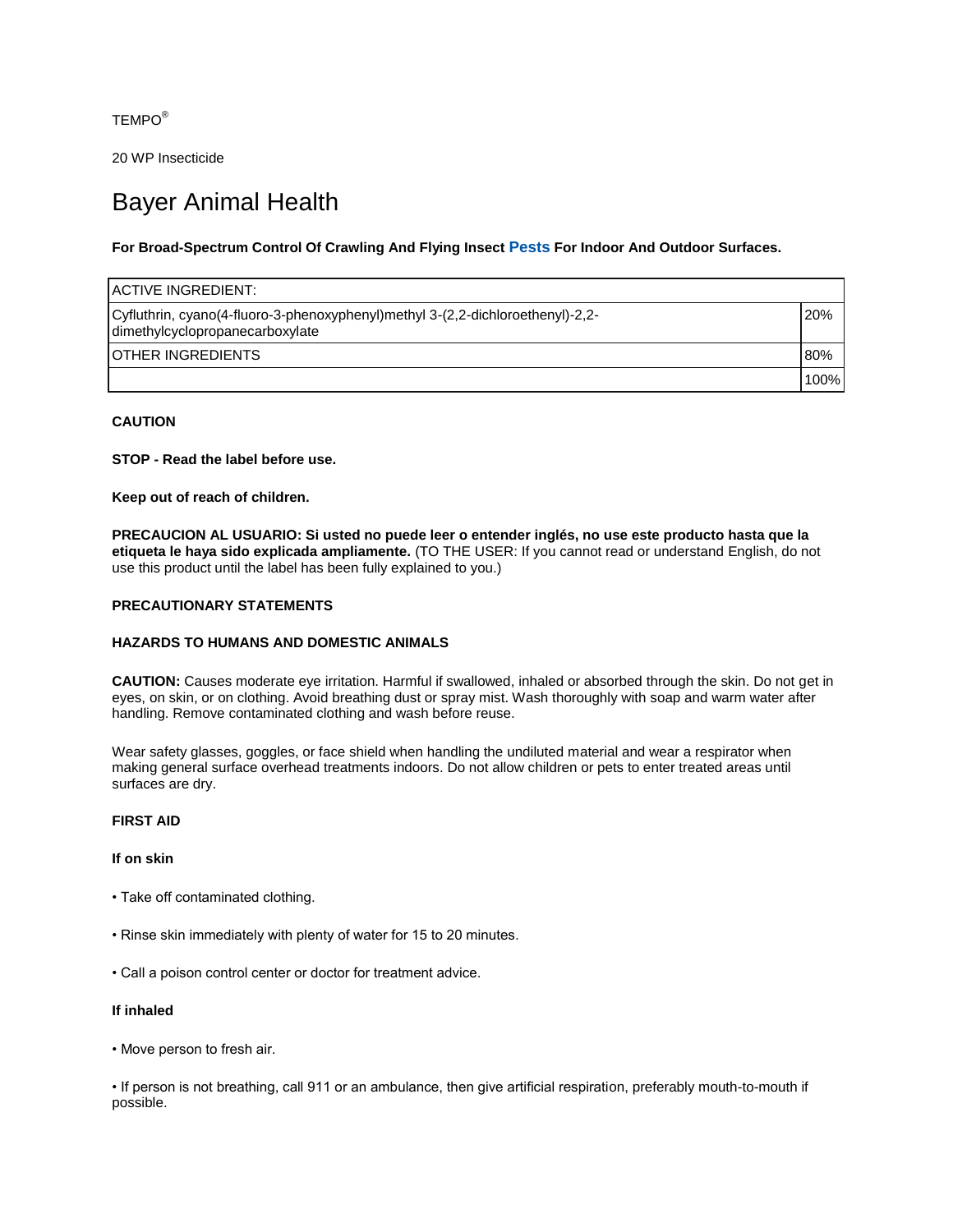• Call a poison control center or doctor for further treatment advice.

#### **If in eyes**

• Hold eye open and rinse slowly and gently with water for 15 to 20 minutes. Remove contact lenses, if present, after the first 5 minutes, then **[continue](http://bayer.naccvp.com/index.php?username=country&password=msds&prodnum=1040036&id=1040036&m=product_basic_view)** rinsing eye.

• Call a poison control center or doctor for treatment advice.

#### **If swallowed**

- Call a poison control center or doctor immediately for treatment advice.
- Have person sip a glass of water if able to swallow.
- Do not induce vomiting unless told to do so by a poison control center or doctor.
- Do not give anything to an unconscious person.

Have the product container or label with you when calling a poison control center or doctor or going for treatment. The Bayer Kansas City Emergency Response Telephone No. is 800-414-0244.

**Note to Physician:** No specific antidote is available. Treat the patient symptomatically.

## **ENVIRONMENTAL HAZARDS**

This pesticide is toxic to fish. Remove from premises or tightly cover fish tanks and disconnect aerators when **[applying](http://bayer.naccvp.com/index.php?username=country&password=msds&prodnum=1040036&id=1040036&m=product_basic_view)** indoors where such containers are present. Do not apply directly to water, or to areas where surface water is present or to intertidal areas below the mean high water mark. Drift and runoff from treated areas may be hazardous to aquatic organisms in neighboring areas. Do not contaminate water when disposing of equipment washwaters. Apply this product only as specified on this label.

This pesticide is highly toxic to bees exposed to direct treatment or residues on crops or weeds. Do not apply TEMPO 20 WP Insecticide or allow it to drift onto crops or weeds on which bees are actively foraging. Additional information may be obtained by consulting your Cooperative Extension Service. See leaflet accompanying this container for complete labeling including Directions for Use and Storage and Disposal.

## **PRO FACTS**

- **Quick Knockdown & Residual Control**
- **Non-staining**
- **Low Odor**

# **TEMPO 20 WP**

• Wettable powder containing 20% cyfluthrin

# **CONTROLS**

- Indoor Pests
- Outdoor/ Perimeter Pests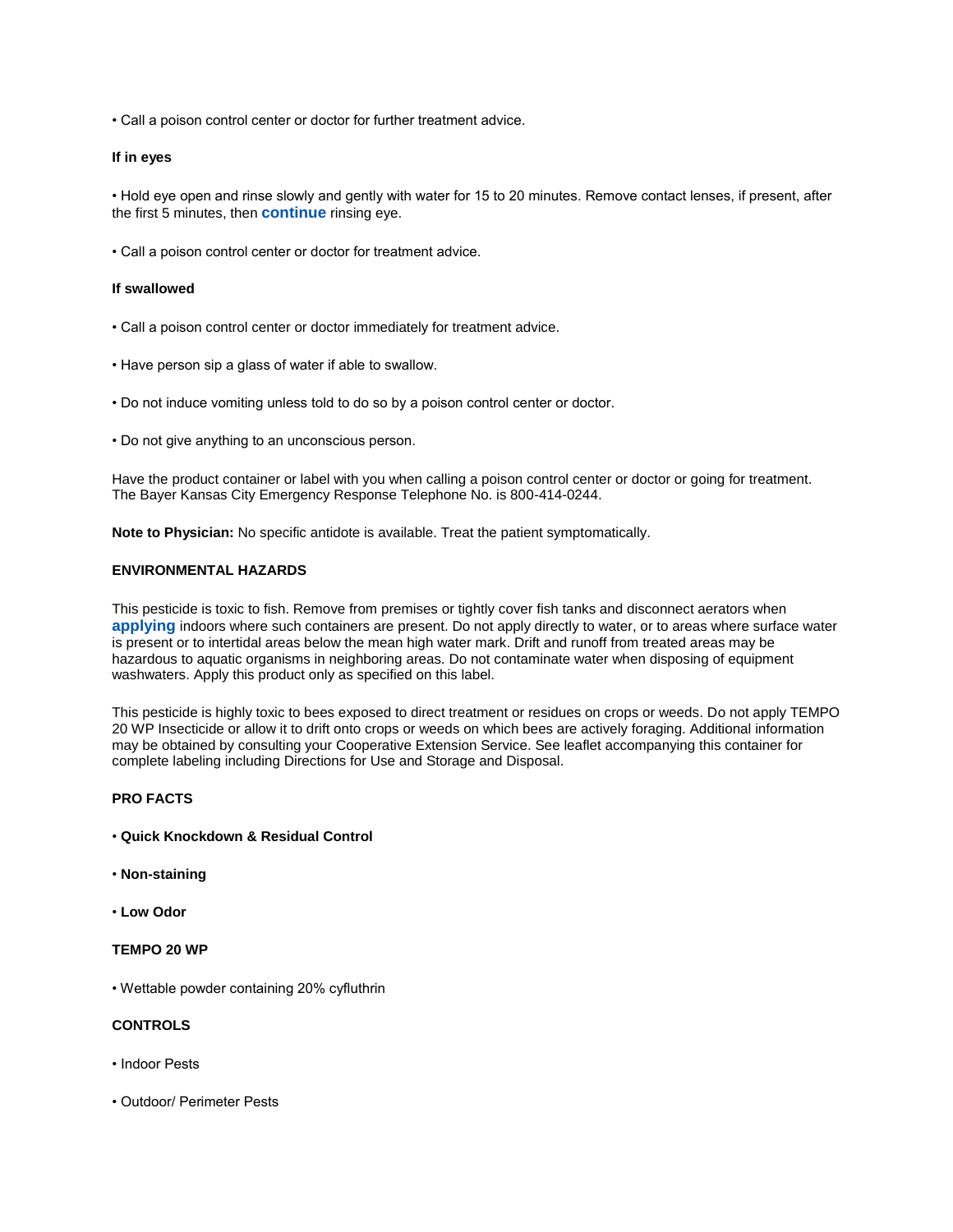• *For list of specific insects, see inside.*

# **WHERE TO APPLY**

Apply where pests have been seen or found, or can find shelter.

• In and around buildings and structures

#### **COVERAGE**

- Makes up to 42 gallons of finished spray solution for indoors. (420 g size)
- Treats up to 42,000 sq ft. outdoors. (420 g size)

## **MIXING INFORMATION**

- Mix the appropriate amount of TEMPO 20 WP with water.
- May tank mix with other pesticides currently registered for similar uses, unless specifically prohibited.

# **HOW TO APPLY**

• General surface spot, mist, or crack & crevice application.

# **RE-APPLY**

• Every 7 to 10 days, if needed.

# **RE-ENTRY**

- Avoid contact with treated surfaces until dry.
- People and pets may re-enter after the treated area is dry.

#### **QUESTIONS**

For questions or comments, call toll-free 1-800-633-3796

www. bayer-ah.com

## **DIRECTIONS FOR USE**

It is a violation of Federal law to use this product in a manner inconsistent with its labeling.

**IMPORTANT:** Read entire label and Conditions of Sale before using TEMPO 20 WP Insecticide.

# **Do not formulate this product into other end-use products.**

# **STRUCTURAL PESTS**

FOR RESIDUAL PEST CONTROL IN AND AROUND BUILDINGS, STRUCTURES AND FOOD/FEED HANDLING ESTABLISHMENTS.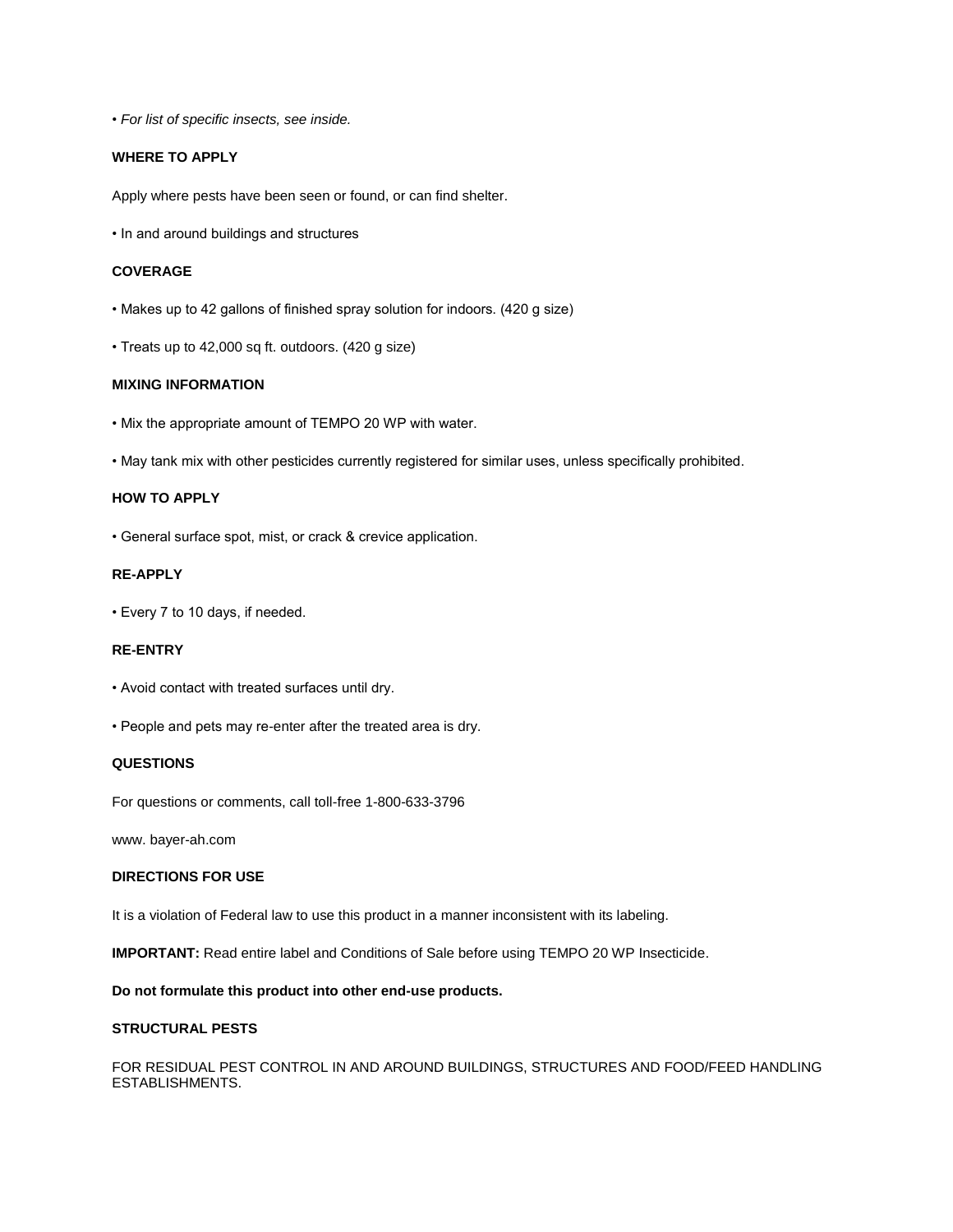Use TEMPO 20 WP as a general surface, spot, mist, or crack and crevice treatment in and around buildings and structures. This includes factories, warehouses, and food processing facilities. For a list of common facilities where this product may be used, see Appendix.

# **INDOOR PESTS**

#### **General Household Pests**

#### **Crawling Pests**

Ants (except Pharaoh), Bedbugs, Carpet beetles, Centipedes, Clothes moths, Cluster fly, Cockroaches, Crickets, Darkling beetles, Earwigs, Firebrats, Millipedes, Pillbugs, Silverfish, Sowbugs, Spiders

#### **Flying Pests**

Flies, Gnats, Hornets, Midges, Moths, Wasps, Yellow jackets

**Beetles** (exposed adults & immature stages)

Cadelle, Cigarette, Confused flour, Dermestid, Drugstore, Granary weevil, Hide, Larder, Leather, Lesser grain borer, Lesser mealworm, Merchant grain, Mealworm, Red flour, Rice weevil, Sawtoothed grain, Warehouse

#### **Moths**

Indian meal, Mediterranean flour

#### **WHERE TO APPLY**

Apply where pests have been seen or found, or can find shelter. Use a general surface, spot, mist, or crack and crevice application.

#### **USE RATE**

0.05%-10 g (2 scoops)/gal water, 0.1%-20 g (4 scoops)/gal water

- Use high rate for severe infestations, faster knockdown, and longer residual.
- Always use the high rate for bees, wasps, yellow jackets and hornets.

#### **HOW TO APPLY** (Also see APPLICATION FOR INDOOR PESTS)

- Remove or tightly cover fish tanks and disconnect aerators during application.
- Remove pets during application and until treated surfaces are completely dry.
- Avoid contact with treated surfaces until dry.
- Wear safety glasses, goggles, or face shield and a dust/mist respirator when treating overhead areas.

#### **General Surface Applications**

• Use a low-pressure system (do not exceed 50 psi at nozzle tip), with a fan-type nozzle to apply the dilution uniformly.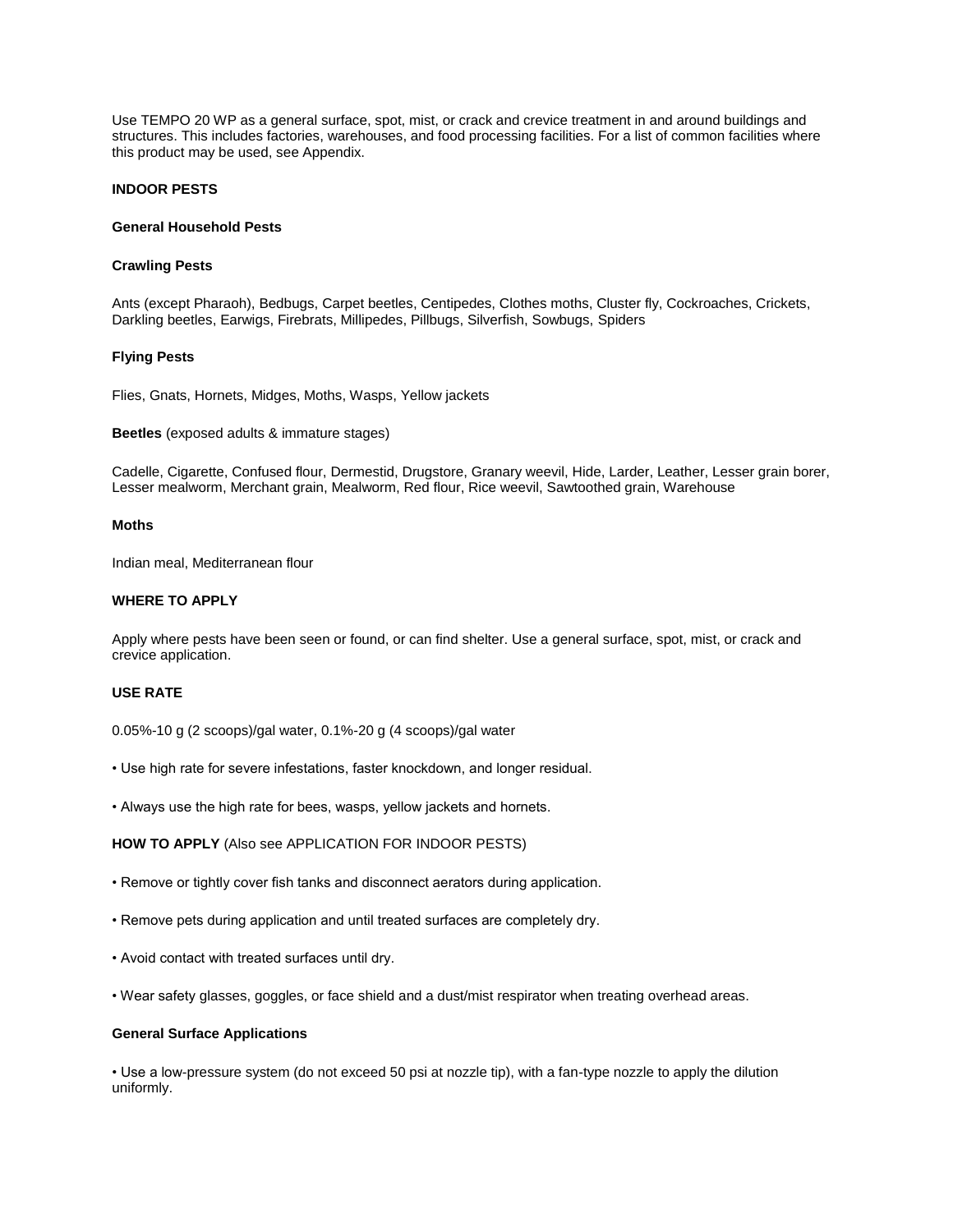#### **Spot, Mist, or Crack and Crevice Applications**

• Apply directly into voids, cracks and crevices using spray equipment.

• Use a low-pressure system (do not exceed 50 psi at nozzle tip), with a pinpoint or variable pattern nozzle or applicator equipment that delivers low volume treatments, such as the Micro-Injector® or Actisol®.

#### **WHEN TO APPLY**

- When pests are seen or found
- Re-apply every 7 to 10-days if needed.

#### **MIXING INFORMATION**

- Add product when filling spray tank with water; shake or agitate mixture.
- Diluted spray mixture can be stored overnight. Agitate before using.

Can be tank mixed with other pesticides currently registered for similar uses.

To be sure of physical compatibility, first prepare a sample in a small jar using the proper proportions of water and products. Follow the most restrictive of labeling directions and precautions. Do not exceed label rates.

## **RESTRICTIONS**

- **Do not** treat entire area of floor or floor coverings.
- **Do not** apply where electrical short circuits can occur. Use a dust or dry bait in these areas.
- **Do not** apply to furniture or upholstery where prolonged contact by humans will occur.
- **Do not** apply as a space spray.

## **ADDITIONAL DIRECTIONS FOR FOOD AND FEED HANDLING ESTABLISHMENTS**

## **WHERE TO APPLY**

Applications may be made to both Food/Feed and non-food areas of food and feed handling establishments.

Food/Feed handling establishments are defined as places other than private residences in which exposed food/feed is held, processed, prepared, or served. Includes areas for:

- receiving, storing and packing food
- preparing food
- edible waste storage
- enclosed processing systems (mills, dairies, edible oils, syrups) of food.

**Serving areas** where food is exposed and the facility is in operation are also considered food areas.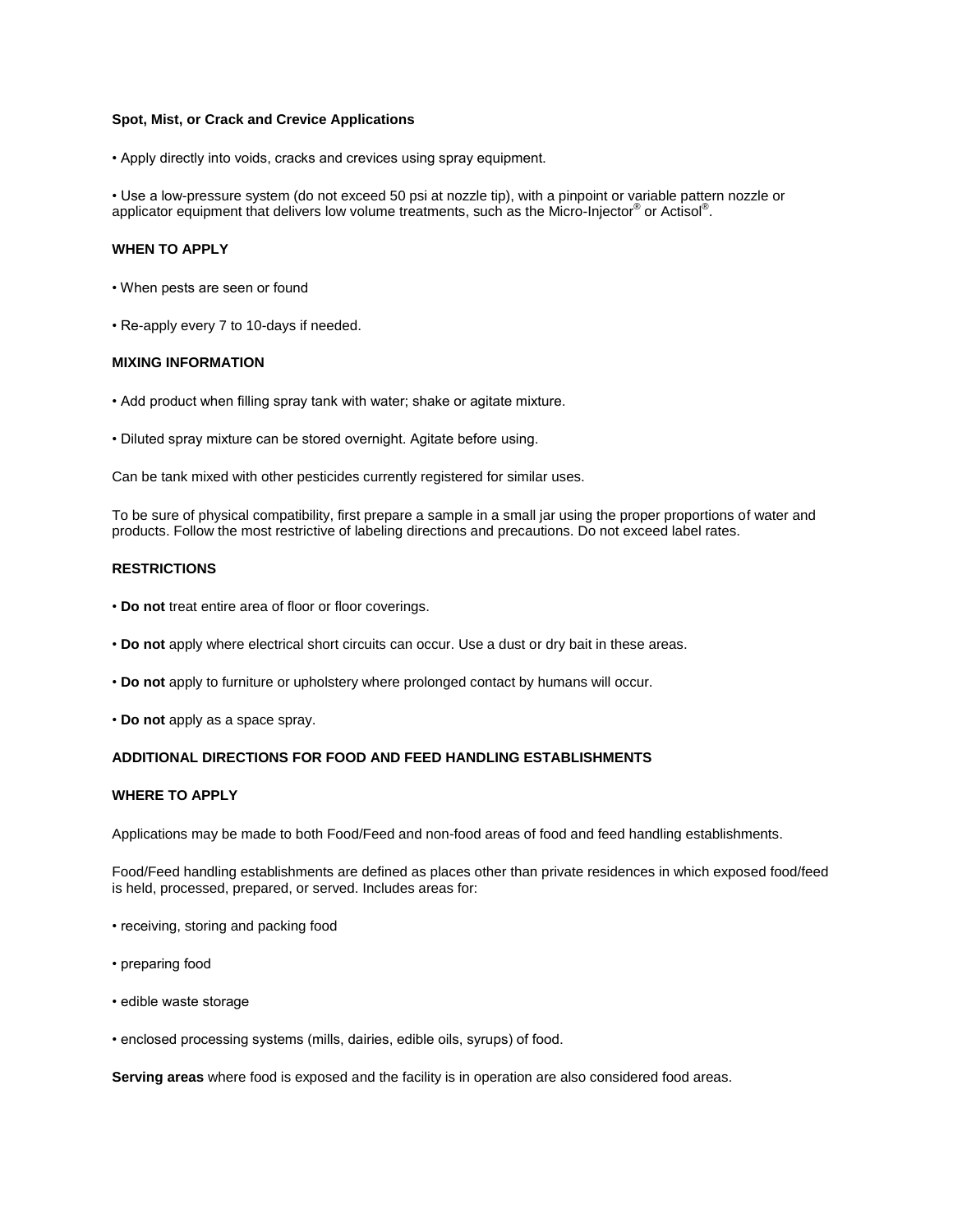# **USE RATE**

• Apply as a general surface spot, mist, or crack & crevice application.

0.05%-10 g (2 scoops)/gal water

0.1%-20 g (4 scoops)/gal water

• Use high rate for severe infestations, faster knockdown, and longer residual.

# **HOW TO APPLY** (Also see **INDOOR PESTS**)

## **General Surface Applications**

Cover or remove all food processing and handling equipment before treatment.

After applying where food is commercially prepared or processed, wash all handling and processing equipment, benches, shelving, and other surfaces which food will contact. Rinse thoroughly with clean, fresh water.

**Do not** apply to surfaces in food-handling areas when facility is in use or when foods are exposed.

**Do not** apply directly to food.

## **Spot or Crack & Crevice Applications**

Spot or crack and crevice application is permitted while facility is in use.

Cover or remove food from area being treated.

**Do not** apply directly to food or food handling surfaces.

# **APPLICATION FOR INDOOR PESTS**

#### **GENERAL HOUSEHOLD PESTS**

- Cockroaches, Crickets, Silverfish, Spiders, and others
- Use a coarse, low-pressure spray.
- Treat entry points such as around water pipes, doors, windows, and eaves.

Treat areas where pests normally feed or hide such as baseboards, corners, around water pipes, under refrigerators, cabinets, sinks, and stoves, being sure to spray cracks & crevices. Spot treat floor or rugs beneath furniture, in closets, and storage areas, but do not apply to entire floor area.

- **Do not** use as a "space spray".
- **IGR Note:** This product can be tank mixed with an insect growth regulator (IGR) for extended cockroach control.

## **ANTS**

• Apply to ant trails on walls, tile, baseboards, around pipes, under cabinets, and other places where ants are active.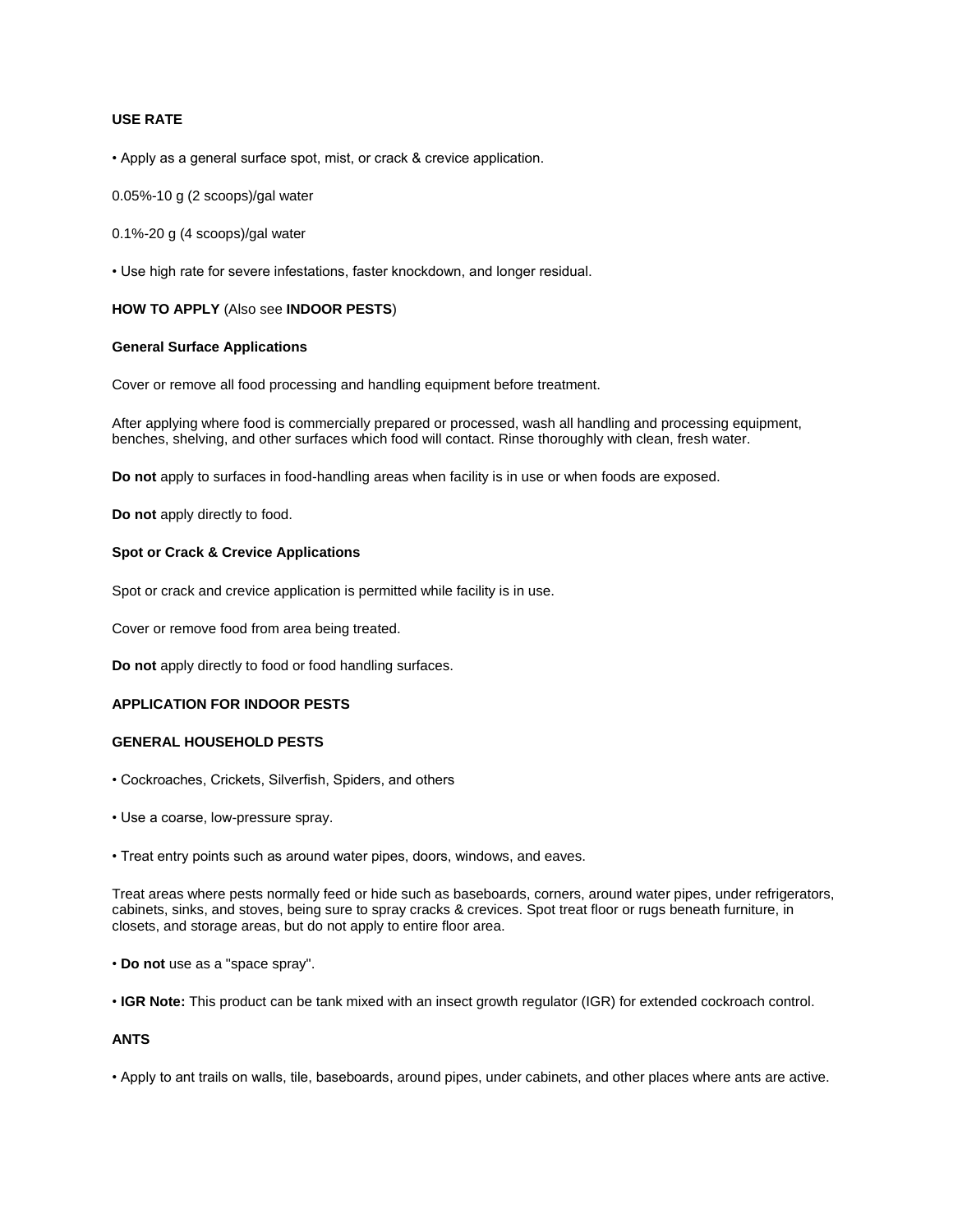- Treat entry points such as windows and doors and the outdoor perimeter.
- For best results, treat nests when possible.

# **PANTRY AND STORED PRODUCT PESTS**

• For best results, clean area before treating. Remove and destroy infested food. Discard food accidentally contaminated with spray.

• For cupboards, shelving, or food storage areas: Remove utensils, exposed food, shelf paper, and other items before spraying. When dried, cover shelves with clean paper before replacing items.

#### **PESTS IN LIVESTOCK HOUSING STRUCTURES** including poultry houses & pet kennels

- Apply as a general surface and/or a crack and crevice spray.
- For best results, clean facilities before applying and treat outdoor perimeter areas.
- **Do not** apply indoors where animals other than cattle or horses are present.
- **Do not** apply to animal feedstuffs or watering equipment.

## **FLYING INSECTS**

• Apply to surfaces where pests collect or rest.

#### **OUTDOOR/PERIMETER PESTS**

Ants, Bees, Boxelder bugs, Carpenter ants, Centipedes, Cockroaches, Cluster fly, Crickets, Elm leaf beetle, Fire ants, Firebrats, Fleas, Flies, Gnats, Ground beetles, Hornets, Midges, Millipedes, Moths, Pillbugs, Scorpions, Silverfish, Sowbugs, Spiders, Ticks, Wasps, Yellow jackets

#### **WHERE TO APPLY**

- Apply where pests have been seen or found, or can find shelter.
- Apply to buildings, porches, patios, garages, fences and other areas where pests are found.

• To prevent infestation, treat the building foundation, walls, and around doors, windows, and soffits where pests are active or may enter or hide; also treat the soil, turf, or other substrates adjacent to buildings

# **USE RATE**

- 10 to 20 g (2 to 4 scoops) / 1000 sq ft See Table 1 for mixing directions.
- For fire ants and flying pests

0.05%-10 g (2 scoops)/gal water

- 0.1%-20 g (4 scoops)/gal water
- Always use the high rate for fire ants, bees, wasps, yellow jackets and hornets.
- Use high rate for severe infestations, faster knock down, and longer residual.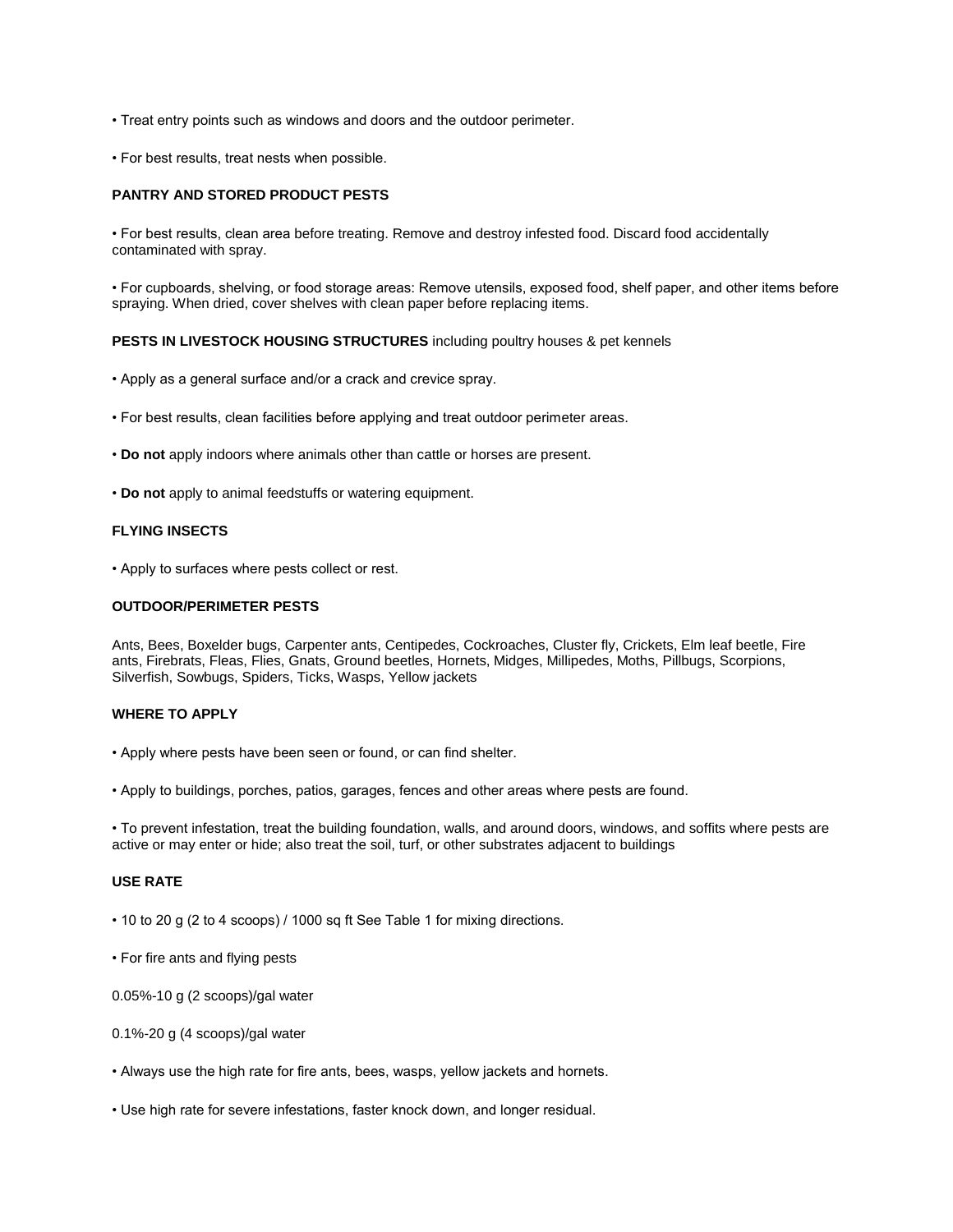# **HOW TO APPLY (Also see APPLICATIONS FOR OUTDOOR/PERIMETER PESTS)**

• **Perimeter Treatment:** To help prevent infestation of structures, treat area adjacent buildings in a band up to 10 feet wide. Also treat the building foundation to a height of 2 to 3 feet in areas where pests are active or can find entrance.

• Apply just enough dilution to adequately cover the area without excessive dripping or runoff.

Volume can vary depending on the surface type treated. For example, mulch requires more spray than bare soil. If mulch is heavy, rake it back to expose soil before treating.

• Avoid contact with treated surfaces until dry.

## **WHEN TO APPLY**

- When pests are seen or found
- Re-apply every 7 to 10-days if needed.

#### **MIXING INFORMATION**

- Add product when filling spray tank with water; shake or agitate mixture.
- Diluted spray mixture can be stored overnight. Agitate before using.

Can be tank mixed with other pesticides currently registered for similar uses. To be sure of physical compatibility, first prepare a sample in a small jar using the proper proportions of water and products. Follow the most restrictive of labeling directions and precautions. Do not exceed label rates.

| <b>TABLE 1: Mixing Directions for Outdoor/Perimeter Applications</b> |           |                                                                      |         |         |         |  |  |
|----------------------------------------------------------------------|-----------|----------------------------------------------------------------------|---------|---------|---------|--|--|
| <b>Application Volume:</b>                                           | Use Rate: | Scoops* of TEMPO 20 WP<br>Diluted to These Volumes of Finished Spray |         |         |         |  |  |
| Gallons/1,000 sq. ft. Grams/ 1,000 sq. ft.                           |           | 3 gal.                                                               | 10 gal. | 15 gal. | 25 gal. |  |  |
| 2                                                                    | 10        | 3                                                                    | 10      | 15      | 25      |  |  |
|                                                                      | 20        | 6                                                                    | 20      | 30      | 50      |  |  |
| 5                                                                    | 10        |                                                                      | 4       | 6       | 10      |  |  |
|                                                                      | 20        | 2                                                                    | 8       | 12      | 20      |  |  |
| 10                                                                   | 10        |                                                                      | 2       | 3       | 5       |  |  |
|                                                                      | 20        |                                                                      |         | 6       | 10      |  |  |

\*1 level scoop = 5 grams

#### **FORMULA FOR DETERMINING THE PERCENT CONCENTRATION IN THE FINISHED SPRAY**

(Scoops of TEMPO 20 WP)  $\div$  (Gallons of finished spray) x 37.85 = Percent Concentration

#### **APPLICATION FOR OUTDOOR/PERIMETER PESTS**

Ants: Locate and treat ant nests, if possible. Follow trails of foraging workers, check under objects near the structure, and inspect other likely nest sites. If ants are nesting in the soil, thoroughly drench or inject the nest and surrounding soil. Treat ant trails around windows and doors, along sidewalks, or other areas where seen. Apply a perimeter treatment as described above.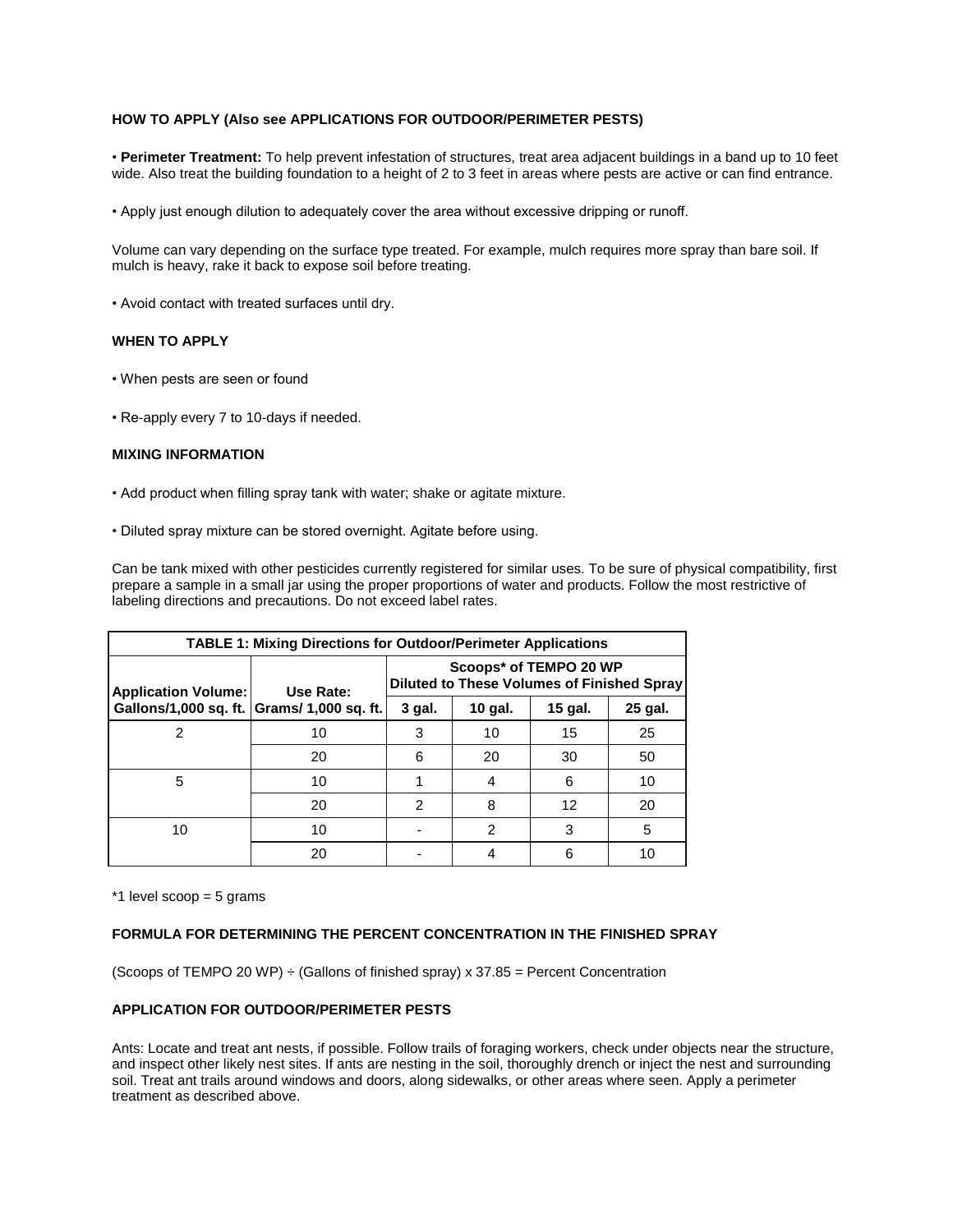Bees, Wasps, Yellow Jackets, Hornets: Use Rate: 0.1% concentration.

Make pin stream applications directly to the nests. To help avoid stings treat nests in the evening when the insects are inside the nest. For best results, check nests within one or two days to ensure complete kill. Remove and destroy treated nests to prevent emergence of newly hatched insects, secondary pest problems, and possible staining from honey. If removal is not possible, retreat nests if necessary.

Boxelder Bugs: Apply directly to boxelder bugs that have congregated around doors and windows and similar areas where they may enter structures. Apply perimeter treatment as described above. For best results, treat infested trees early in the season. Tree spraying may require ornamental license-check with your local regulator.

Centipedes, Millipedes, Pillbugs, Sowbugs: Apply perimeter treatment to reduce the number of insects from entering the structure. Thoroughly treat mulched areas. Reduce moisture areas from around the structure.

Fire Ants: Use Rate: 0.1% concentration

Thoroughly drench or inject the entire mound. When using injection treatment, you must treat the bottom of the mound. Apply dilution using a downward and upward motion of the injector tool. For complete distribution, inject in several points throughout the mound. Treat new mounds as they appear.

**Do not** use in pastures or areas of food crop production.

Fleas & Ticks: Make a perimeter treatment, concentrating on areas where pets rest or run. For ticks, treat likely harborage areas like along paths, tall grass and other vegetation. For best results, treat the entire area where ticks could be present. Begin treating in the spring.

Ticks may be re-introduced from surrounding areas by host animals. Continue treating until frost to control both larvae and adult ticks.

Flies: Use Rate: 0.05% to 0.1%

Apply low-volume mist or spray to outside surfaces of buildings, porches, patios, garages, fences, and other areas where flies rest.

CLUSTER FLY: Treat in late summer or fall, just before flies begin looking for winter shelter. Spray siding, eaves, around windows and doors, window screens, and attics. To help reduce infestations, treat cracks and crevices, attics and other indoor winter hiding places.

Note: Cluster flies may appear during winter warm spells, while snow is still on the ground.

Mosquitoes: Spray around landscape plants, turf and ground cover, under decks, around building foundations and other places where mosquitoes may rest.

Scorpions: Treat around piles of firewood and other areas where scorpions may hide. When possible, remove piles of materials that can harbor the pests. Apply a perimeter treatment.

#### **STORAGE AND DISPOSAL**

**Do not** contaminate water, food, or feed by storage or disposal.

#### **Pesticide Storage:**

• Store in a cool, dry place and in such a manner as to prevent cross contamination with other pesticides, fertilizers, food, or feed.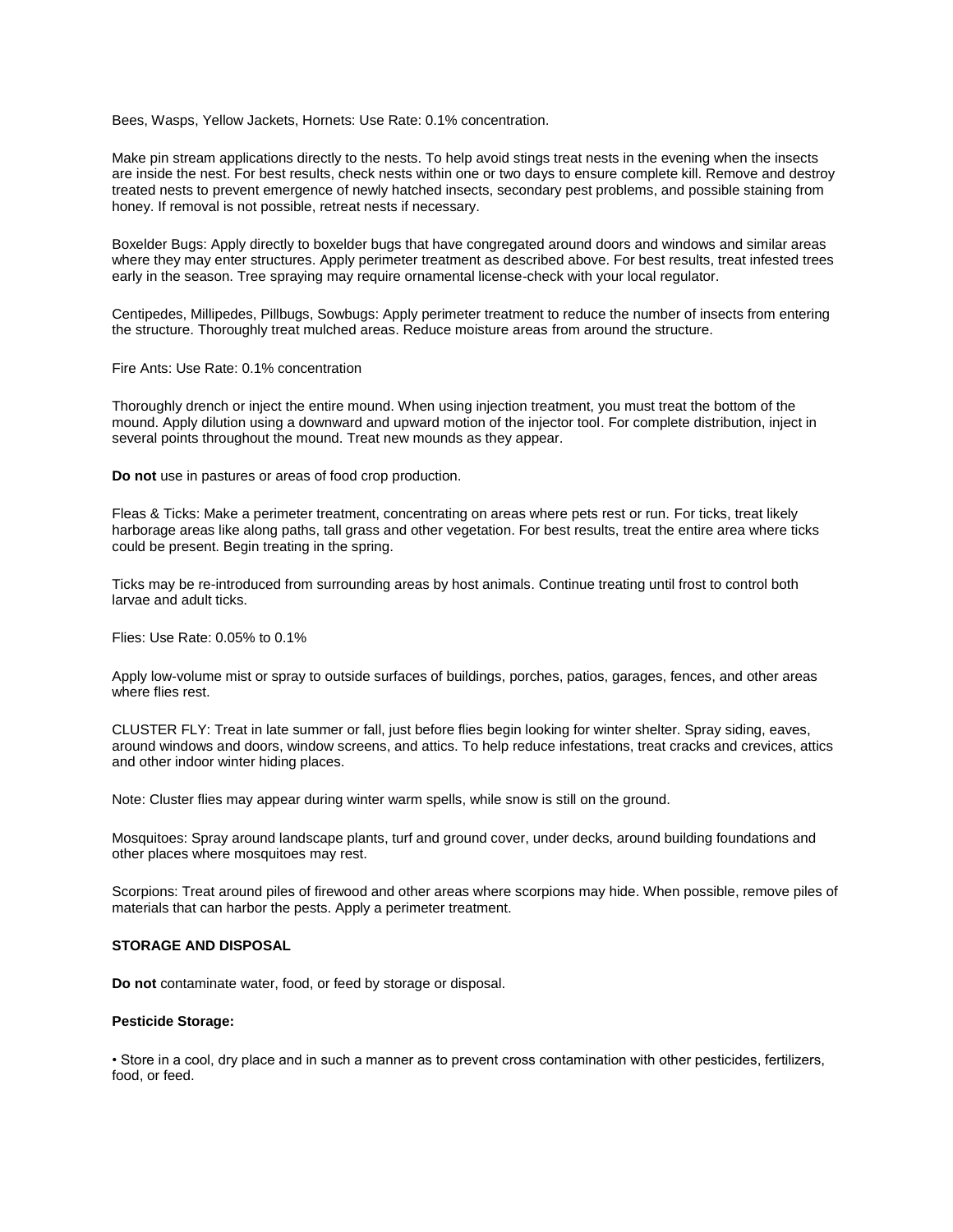- Protect from freezing.
- Store in original containers and out of the reach of children, preferably in a locked storage area.
- Handle and open container in a manner as to prevent spillage.

#### **Pesticide Disposal:**

- Pesticide wastes are hazardous.
- Improper disposal of excess pesticide, spray mixture, or rinsate is a violation of Federal law.

• If these wastes cannot be disposed of by use according to label instructions, contact your State Pesticide or Environmental Control Agency, or the Hazardous Waste representative at the nearest EPA Regional Office for guidance.

#### **Container Disposal:**

- **Do not** use container in connection with food, feed, or drinking water.
- Completely empty container into application equipment. Triple rinse, or equivalent.

• Dispose of container by offering for recycling or reconditioning. Or puncture and dispose of container in a sanitary landfill, or by incineration, or, if allowed by state and local authorities by burning. If burned, stay out of smoke.

#### **Spills:**

If the container is leaking or material is spilled for any reason or cause, carefully sweep material into a pile. Refer to Precautionary Statements on label for hazards associated with the handling of this material.

- **Do not** walk through spilled material.
- Dispose of as directed for pesticides above.
- Keep unauthorized people away.

• You may contact the Bayer Emergency Response Team for decontamination procedures or any other assistance at 800-334-7577 or contact Chemtrec at 800-424-9300.

#### **CONDITIONS OF SALE. Read Before Using.**

THE DIRECTIONS ON THIS LABEL WERE DETERMINED THROUGH RESEARCH TO BE APPROPRIATE FOR THE CORRECT USE OF THIS PRODUCT. THIS PRODUCT HAS BEEN TESTED UNDER DIFFERENT ENVIRONMENTAL CONDITIONS BOTH INDOORS AND OUTDOORS SIMILAR TO THOSE THAT ARE ORDINARY AND CUSTOMARY WHERE THE PRODUCT IS TO BE USED. INSUFFICIENT CONTROL OF PESTS OR PLANT INJURY MAY RESULT FROM THE OCCURRENCE OF EXTRAORDINARY OR UNUSUAL CONDITIONS, OR FROM FAILURE TO FOLLOW LABEL DIRECTIONS. IN ADDITION, FAILURE TO FOLLOW LABEL DIRECTIONS MAY CAUSE INJURY TO ANIMALS, MAN, AND DAMAGE TO THE ENVIRONMENT. BAYER OFFERS, AND THE BUYER ACCEPTS AND USES, THIS PRODUCT SUBJECT TO THE CONDITIONS THAT EXTRAORDINARY OR UNUSUAL ENVIRONMENTAL CONDITIONS, OR FAILURE TO FOLLOW LABEL DIRECTIONS ARE BEYOND THE CONTROL OF BAYER AND ARE, THEREFORE, THE RESPONSIBILITY OF THE BUYER.

©2005 Bayer HealthCare LLC